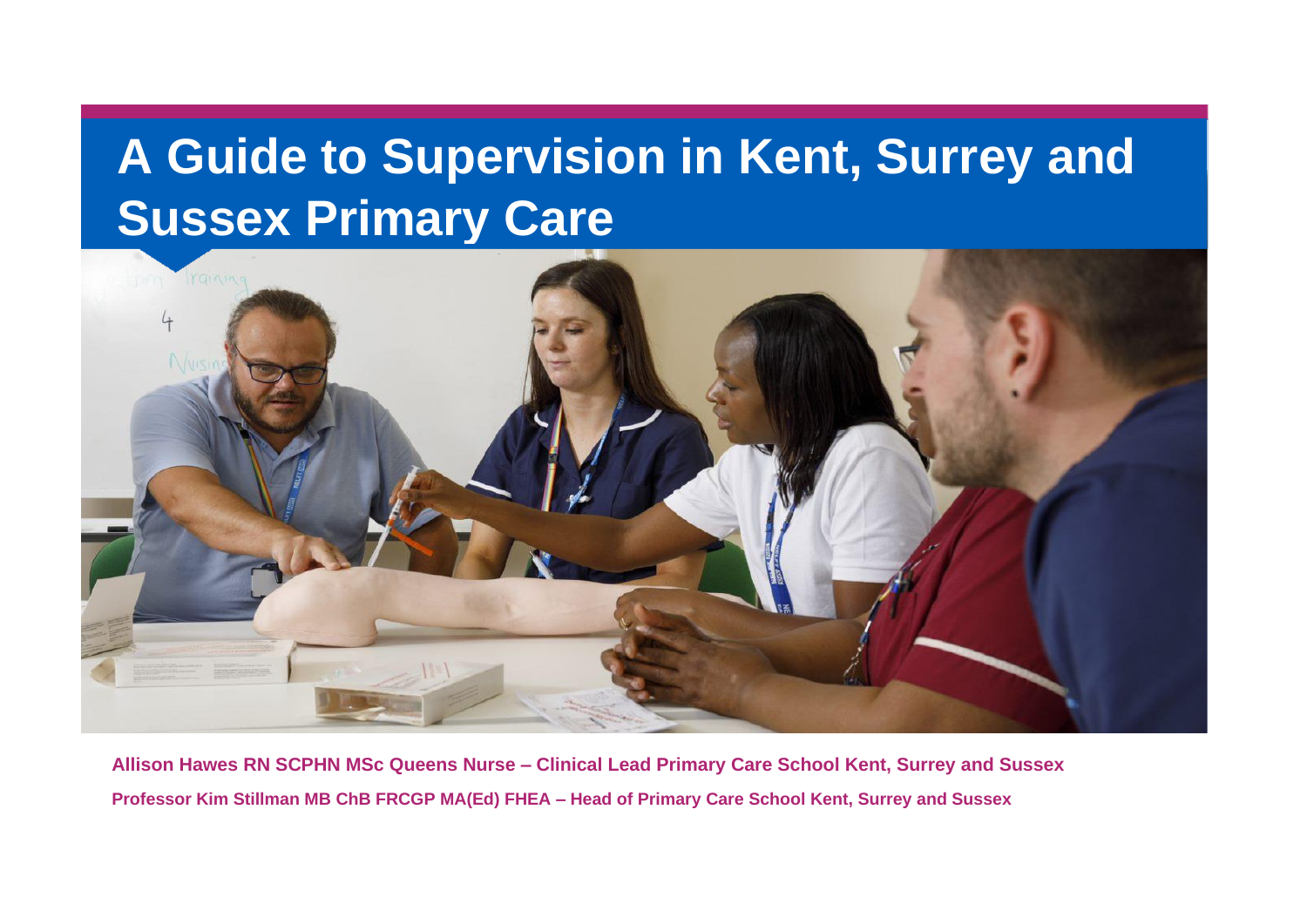

#### **A guide to supervision in Kent, Surrey and Sussex Primary Care**

#### **Document Status**

| Purpose                     | This guidance brings together in one document the supervision requirements for new roles in Primary Care as<br>well as established learners such as GP trainees and student nurses |  |
|-----------------------------|------------------------------------------------------------------------------------------------------------------------------------------------------------------------------------|--|
| Authors                     | Allison Hawes, Clinical Lead Primary Care School and Professor Kim Stillman Head of Primary Care School                                                                            |  |
| Name of Responsible Officer | Professor Christopher Warwick                                                                                                                                                      |  |
| Location                    | https://kss.hee.nhs.uk/primary-care/gp-trainers/                                                                                                                                   |  |
| <b>Version Control</b>      | Version 1.0                                                                                                                                                                        |  |
| Ratified by                 | <b>KSS Primary Care Ops (Primary Care Department)</b>                                                                                                                              |  |
| Ratified date:              | 23rd June 2022                                                                                                                                                                     |  |
| <b>Review date</b>          | $23rd$ June 2023                                                                                                                                                                   |  |
| <b>Target Audience</b>      | Primary Care Department, KSS Training Hubs, KSS PCNs and GP practices                                                                                                              |  |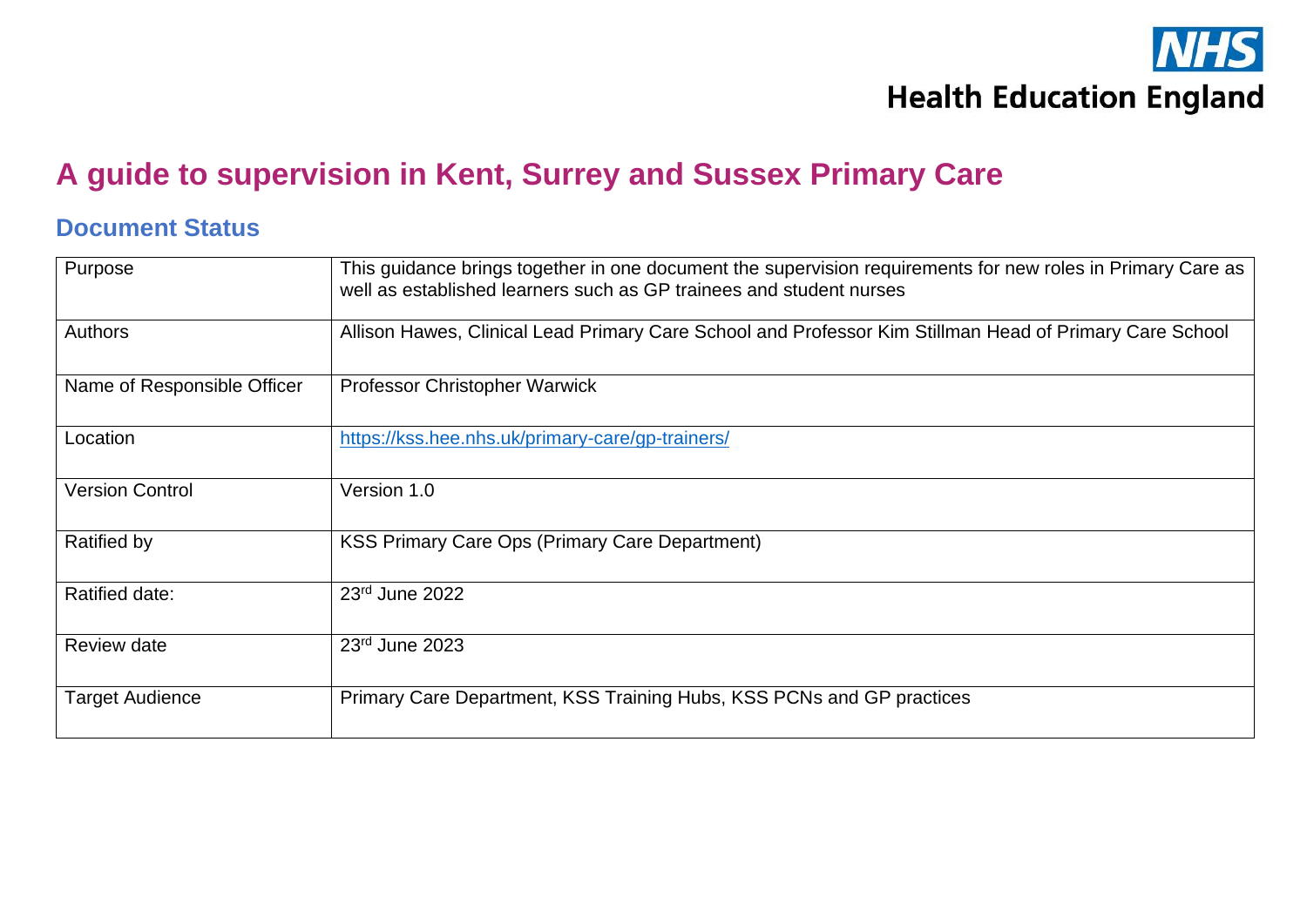

#### **A Guide to Supervision in KSS Primary Care**

Supervision can mean many things to different health care professionals, and it is important that there is clarity between supervisor and supervisee about the purpose of their supervisory relationship. This document clarifies both the requirements for specific learners and employees in specific roles in primary care. This document does not include reflective clinical supervision, restorative supervision, appraisal, CPD supervision or management supervision. Where this document refers to clinical supervision this is defined as day-to-day supervision of clinical activity which is a professional duty and employer responsibility. [The Care Quality Commission \(2008\)](https://www.cqc.org.uk/guidance-providers/regulations-enforcement/regulation-18-staffing) remind us that *'all staff must receive the support, training, professional development, supervision and appraisals that are necessary for them to carry out their role and responsibilities'.* Where the term accredited GP clinical supervisor is referred to this is a GMC accredited role and can only be carried out by those who have completed the relevant course and subsequent accreditation.

The reader is reminded that the language within this guidance is nuanced by the perspective of whether it is taking place as part of contractual requirements, educational or day to day workplace culture<sup>1</sup>.

| <b>Personalised Care/Unregistered</b><br>roles                    |                                                                                                                                                                                                                                                                                                                                                                                                                                                                                                                                                                                                                                                     |
|-------------------------------------------------------------------|-----------------------------------------------------------------------------------------------------------------------------------------------------------------------------------------------------------------------------------------------------------------------------------------------------------------------------------------------------------------------------------------------------------------------------------------------------------------------------------------------------------------------------------------------------------------------------------------------------------------------------------------------------|
| <b>Social Prescribing Link Worker</b><br>(DES guidance)<br>region | Access to a first point of contact for general advice and support (any member of the PCN team)<br>2. Access to a GP to provide advice on patient related concerns and to support with appropriate<br>safeguarding procedures<br>3. A GP to provide supervision for SPLW<br>4. This may be provided by one or more individuals within the PCN<br>5. Must provide monthly access to clinical supervision with a relevant health care professional<br>6. Attendance at the peer support networks delivered at place or system by NHSE or ICS in the<br>Note: 1, 2 and 3 may be the same person or different. EG: senior admin carries out role 1, a GP |

<sup>1</sup> [https://www.fons.org/Resources/Documents/Journal/Vol12No1/IDPJ\\_12\\_01\\_04.pdf](https://protect-eu.mimecast.com/s/_ZEECRPDYIyrmW1U9fmQ7?domain=fons.org)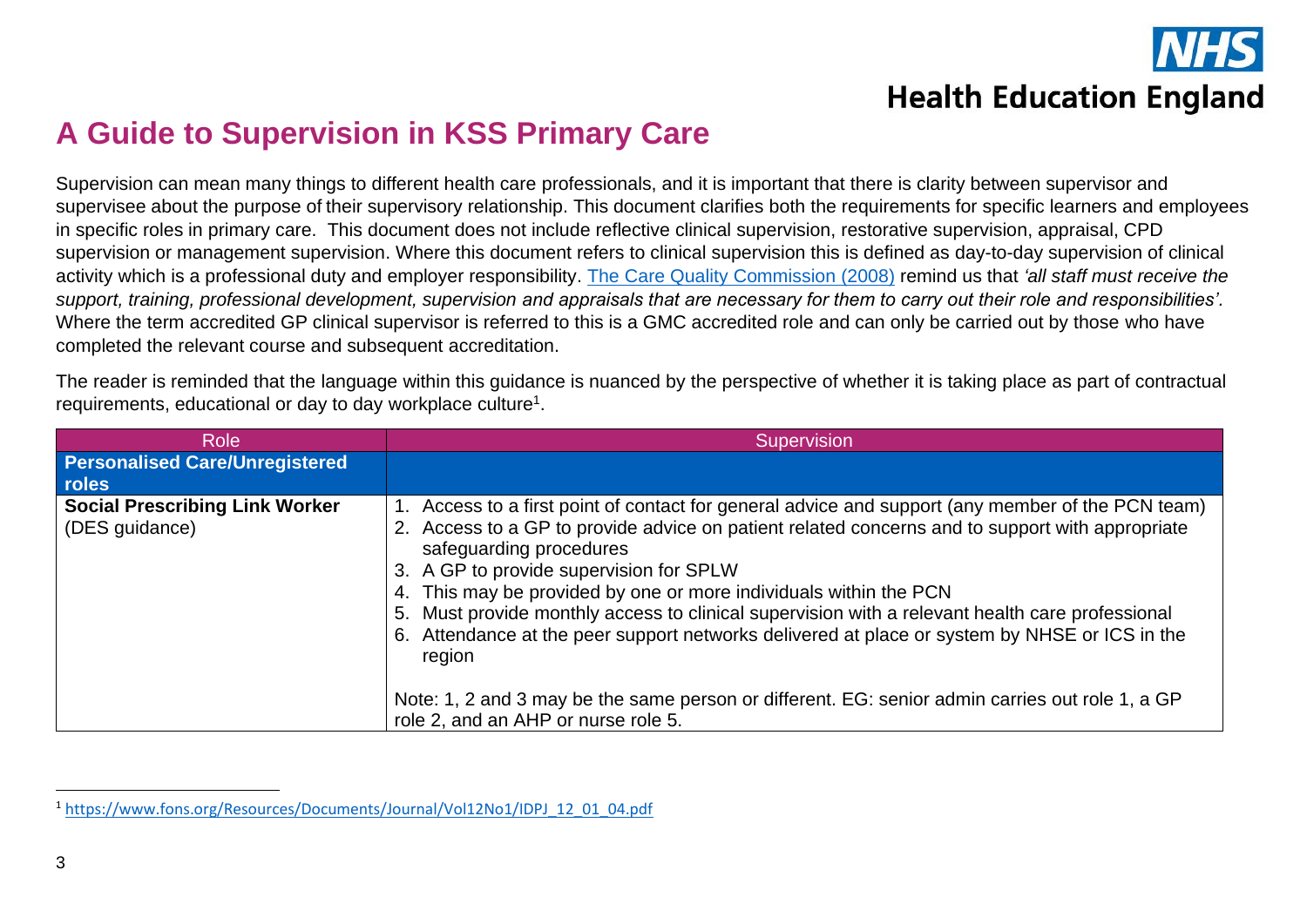

| <b>Care Coordinator</b>                 | 1. Access to a first point of contact for general advice and support                                 |  |
|-----------------------------------------|------------------------------------------------------------------------------------------------------|--|
| (DES guidance)                          | 2. If this is not a GP – then a GP to provide supervision. This could be provided by one or more     |  |
|                                         | named individuals within the PCN                                                                     |  |
|                                         | 3. The GP must discuss patient related concerns and provide support to follow appropriate            |  |
|                                         | safeguarding procedures (e.g., abuse, domestic violence and support with mental health)              |  |
| <b>Health &amp; Wellbeing Coach</b>     | 1. Access to a first point of contact for general advice and support                                 |  |
| (DES quidance)                          | 2. If this is not a GP – then a GP to provide supervision for. This could be provided by one or more |  |
|                                         | named individuals within the PCN.                                                                    |  |
|                                         | 3. Access to regular supervision from a health coaching mentor                                       |  |
|                                         | 4. Formal and individual group coaching supervision must come from a suitably qualified or           |  |
|                                         | experienced health coaching supervisor                                                               |  |
|                                         | 5. The GP must discuss patient related concerns and provide support to follow appropriate            |  |
|                                         | safeguarding procedures (e.g., abuse, domestic violence and support with mental health)              |  |
| <b>General Practice Assistant (GPA)</b> | The GPA learner should receive half a day per week of mentoring, in addition to monthly reviews.     |  |
|                                         | Whilst the GP mentor is overseeing the learner's development and has responsibility to sign off the  |  |
|                                         | competencies, this may include support from other members of the multi-disciplinary team.            |  |
| <b>Pharmacy</b>                         |                                                                                                      |  |
| <b>Clinical Pharmacist</b>              | Each Pharmacist must receive a minimum of one supervision session per month by a senior clinical     |  |
|                                         | pharmacist and be part of a professional clinical network.                                           |  |
|                                         |                                                                                                      |  |
|                                         |                                                                                                      |  |
|                                         | The senior clinical pharmacist must receive a minimum of one clinical supervision session every      |  |
|                                         | three months by a GP.                                                                                |  |
|                                         |                                                                                                      |  |
|                                         | Have access to an assigned clinical supervisor who should be a GP for support and development.       |  |
|                                         | This does not need to be an HEE accredited GP CS (trainer) but any appropriate member of the         |  |
|                                         | GP team.                                                                                             |  |
|                                         |                                                                                                      |  |
|                                         | Ratio of one senior clinical pharmacist to no more than five junior clinical pharmacists (including  |  |
|                                         | peer supervision and support).                                                                       |  |
|                                         | Clinical pharmacists can be newly registered (Year 6's) or more experienced. Therefore,              |  |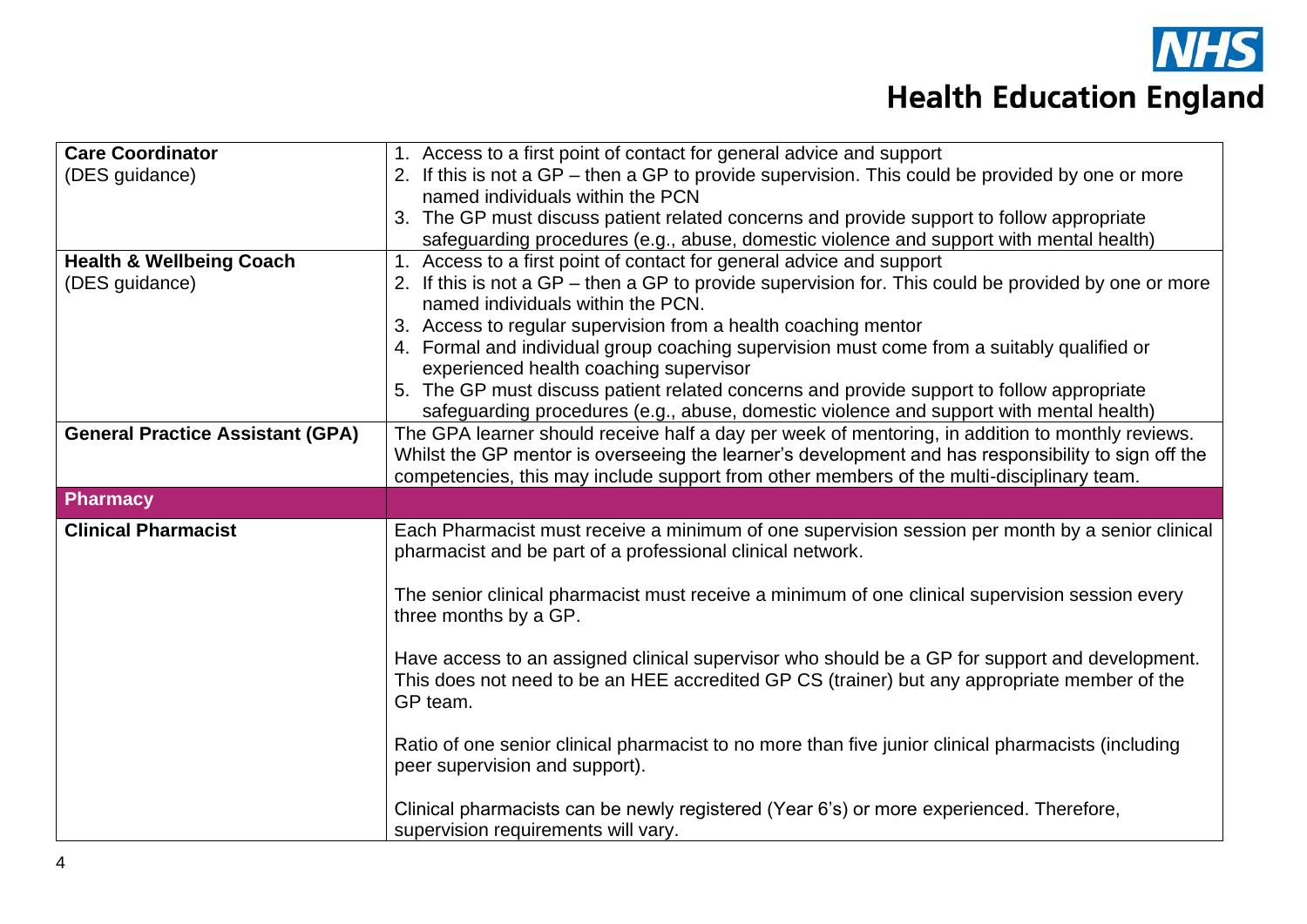

| <b>Pharmacy Technician</b>                                                                                                                      | Work under supervision, direction or guidance of a pharmacist to ensure safe, effective, and<br>efficient use of medicines.                                                                                                                                                                                                                                                                                                                                                                                                                                                                                                                                                                                                                      |
|-------------------------------------------------------------------------------------------------------------------------------------------------|--------------------------------------------------------------------------------------------------------------------------------------------------------------------------------------------------------------------------------------------------------------------------------------------------------------------------------------------------------------------------------------------------------------------------------------------------------------------------------------------------------------------------------------------------------------------------------------------------------------------------------------------------------------------------------------------------------------------------------------------------|
| <b>Trainee Pharmacist</b><br>(Formerly known as pre-reg<br>pharmacist, now foundation trainee<br>pharmacist/foundation training<br>year/Year 5) | 13 week or 6 months (partnering with secondary care or community pharmacy).<br>Trainee pharmacists require both a designated and a practice supervisor.<br>Practice supervisor – day to day clinical supervision - GP/nurse/AHP/pharmacist – (this can be GP<br>CS/ES or Practice Assessor/Practice Supervisor).<br>Designated supervisor (DS) – responsible for the overall supervision and management of<br>educational progress during training year or series of placements. Must be registered with the<br>General Pharmaceutical Council and meet their requirements to be a named DS.<br>Regular documented meetings with the DS. Longer progress meetings at 13, 26, 39 and 52 weeks<br>DS networks for support. Case based discussions. |
| <b>Nursing</b>                                                                                                                                  |                                                                                                                                                                                                                                                                                                                                                                                                                                                                                                                                                                                                                                                                                                                                                  |
| <b>Nursing associate (NA)</b><br><b>Trainee Nursing Associate (TNA)</b>                                                                         | Has access to appropriate clinical supervision and an appropriate named individual in the PCN to<br>provide general advice and support on a day-to-day basis. This would typically be an NMC<br>registered nurse but may be another registered health care professional as appropriate.<br>This role is intended to free up Registered Nurses to lead, co-ordinate and deal with complex care.<br>The NA can contribute to care, including delivery and monitoring and are accountable to the NMC.<br>Is provided with an NMC registered, named practice assessor, that does not have to work in the<br>same practice, in addition to a practice supervisor, that is within the practice. The assessor and                                       |
|                                                                                                                                                 | supervisor cannot be the same person.                                                                                                                                                                                                                                                                                                                                                                                                                                                                                                                                                                                                                                                                                                            |
| <b>Pre-registration Nursing Students</b>                                                                                                        | 2300 hrs of clinical placement activity over 3 years for undergraduates (reduced for accelerated<br>post-graduate programmes). Placements are of varying lengths in primary care from one day<br>'spoke' visits up to 12 weeklong placements at any point in the programme.<br>Requires 1 or more practice supervisors (any registered health care professional) and a practice                                                                                                                                                                                                                                                                                                                                                                  |
|                                                                                                                                                 | assessor (a registered nurse).                                                                                                                                                                                                                                                                                                                                                                                                                                                                                                                                                                                                                                                                                                                   |
|                                                                                                                                                 | The Practice Supervisor cannot be the Practice Assessor for the same student.                                                                                                                                                                                                                                                                                                                                                                                                                                                                                                                                                                                                                                                                    |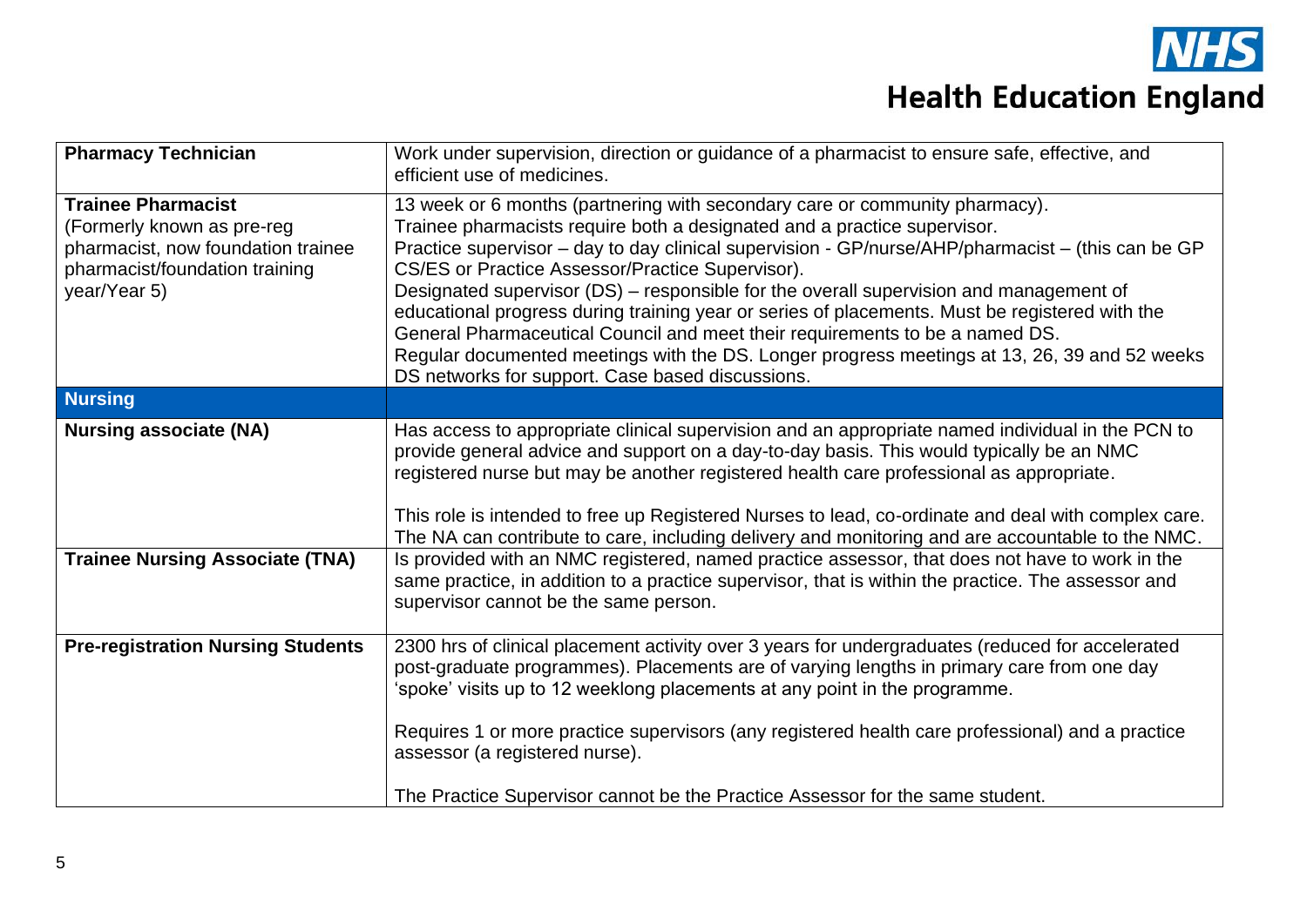| <b>Healthcare Support</b><br><b>Worker/Healthcare Assistant (HCA)</b>                                               | Work must be appropriately delegated and clinically supervised by a registered healthcare<br>professional until competence is demonstrated by the HCA. Day to day clinical supervision should<br>be available as required.                                                                                                                                                                                                                                                                                                                                                                                                                                                                                                                                                                                                                                                                                                                                               |  |
|---------------------------------------------------------------------------------------------------------------------|--------------------------------------------------------------------------------------------------------------------------------------------------------------------------------------------------------------------------------------------------------------------------------------------------------------------------------------------------------------------------------------------------------------------------------------------------------------------------------------------------------------------------------------------------------------------------------------------------------------------------------------------------------------------------------------------------------------------------------------------------------------------------------------------------------------------------------------------------------------------------------------------------------------------------------------------------------------------------|--|
| <b>Allied Health Professionals</b>                                                                                  |                                                                                                                                                                                                                                                                                                                                                                                                                                                                                                                                                                                                                                                                                                                                                                                                                                                                                                                                                                          |  |
| <b>Trainee ACP Paramedic</b><br><b>Placements</b><br>(Specialist Paramedic Placements -<br>KSS and SECAMB specific) | Placed in a GP training practice, with day-to-day clinical supervision with an appropriate practitioner<br>(either a GP CS, GP ES or Advanced practitioner who has completed RMSV course) and an<br>accredited GP ES for oversight.                                                                                                                                                                                                                                                                                                                                                                                                                                                                                                                                                                                                                                                                                                                                      |  |
| <b>Trainee First Contact Practitioners</b><br>Podiatry, Occupational Therapy,<br>Dietician, MSK, Paramedic          | Portfolio route - stage 1 and 2 of the roadmaps - a trainee FCP should be supported by a Centre for<br>Advancing Practice approved roadmap supervisor or GP trainer educational supervisor to verify<br>their training. This should be one hour per week usually over one year. Whilst time for supervision<br>should be negotiated locally, in line with apprenticeships, it is recommended that a job plan of 80%<br>clinical and 20% non-clinical be used to create time for supervision of these trainees.<br>In addition, 20-30 mins per day de-brief (not necessarily face to face) should be provided.<br>Taught route - the university will be responsible for academic progress, and the GP practice will<br>provide a clinical mentor. This can be provided by an advanced practitioner or GP that has<br>completed any of the Practice Supervisor/Practice Assessor/CS/ES/RMSV supervision courses.<br>The clinical placement is 75 hours within this course. |  |
| <b>Qualified First Contact</b><br><b>Practitioners</b><br>Podiatry, Occupational Therapy,                           | Once qualified has access to appropriate day to day clinical supervision and an appropriate named<br>individual in the PCN to provide general advice and support on a day-to-day basis.                                                                                                                                                                                                                                                                                                                                                                                                                                                                                                                                                                                                                                                                                                                                                                                  |  |
| Dietician, MSK, Paramedic<br><b>Pre-registration Allied Health</b>                                                  | Minimum of 1,000 hours of placement learning over a 3-year programme.                                                                                                                                                                                                                                                                                                                                                                                                                                                                                                                                                                                                                                                                                                                                                                                                                                                                                                    |  |
| <b>Professionals</b>                                                                                                |                                                                                                                                                                                                                                                                                                                                                                                                                                                                                                                                                                                                                                                                                                                                                                                                                                                                                                                                                                          |  |
|                                                                                                                     | AHP's require a named supervisor (practice educator) within the team to be identified as the person                                                                                                                                                                                                                                                                                                                                                                                                                                                                                                                                                                                                                                                                                                                                                                                                                                                                      |  |
|                                                                                                                     | who will complete the paperwork with the student and the student is encouraged to compile their<br>supporting evidence from all the professions involved in their learning and development to support<br>their assessment. If the supervisor is not from the same profession as the learner, they would also                                                                                                                                                                                                                                                                                                                                                                                                                                                                                                                                                                                                                                                             |  |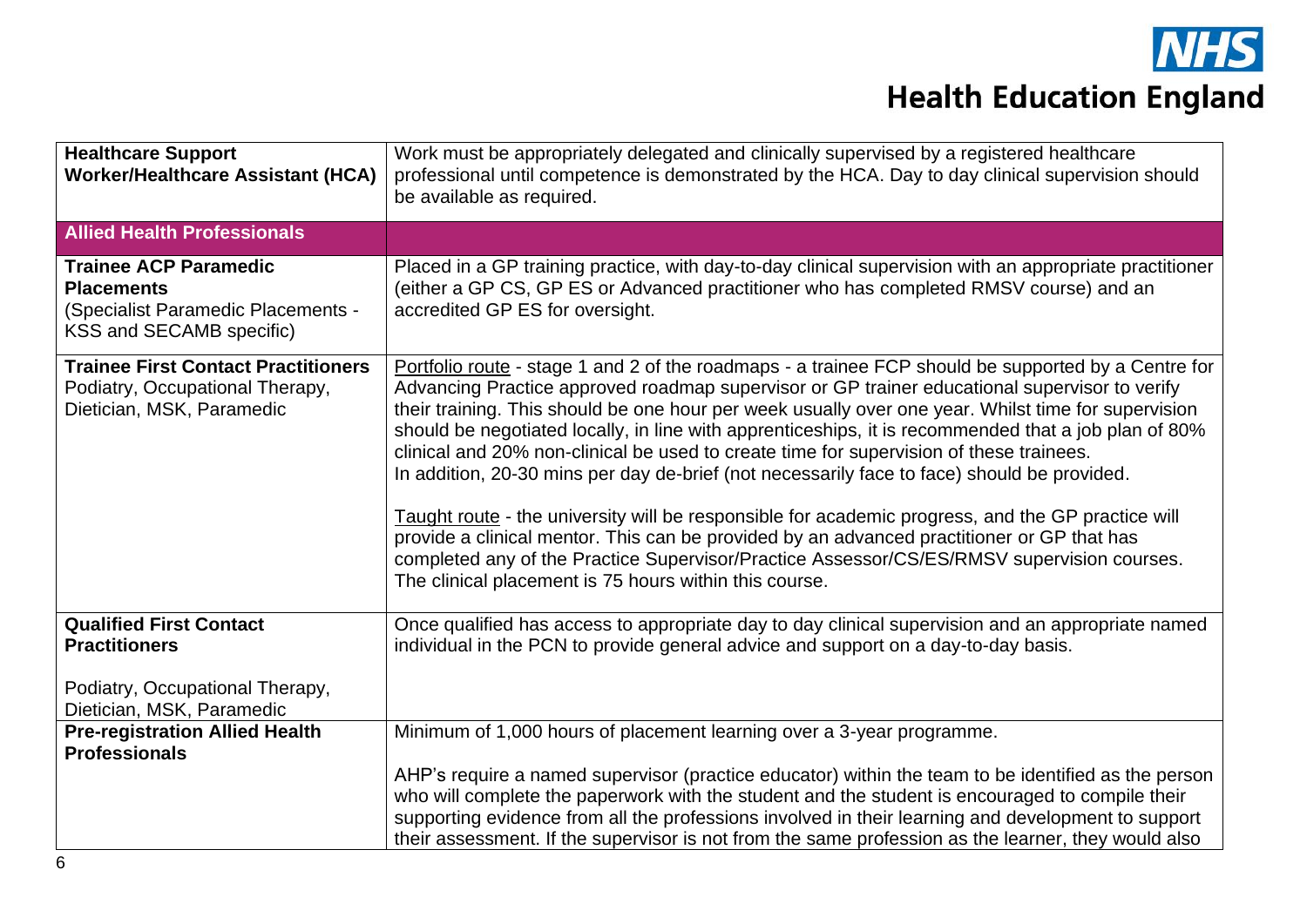

|                                     | receive long-arm supervision for clinical supervision once a week from an external profession<br>specific supervisor. The on-site educator would also provide daily support as needed.<br>The practice educator should have completed one of the following supervision courses: GP CS, GP<br>ES, Practice Assessor, Practice Supervisor, Roadmap Supervisor, LASE pharmacy Designated<br>Supervisor or other AHP educator courses run by the HEI placing the learners. |
|-------------------------------------|------------------------------------------------------------------------------------------------------------------------------------------------------------------------------------------------------------------------------------------------------------------------------------------------------------------------------------------------------------------------------------------------------------------------------------------------------------------------|
| <b>Medical</b>                      |                                                                                                                                                                                                                                                                                                                                                                                                                                                                        |
| <b>Medical students</b>             | Determined by each medical school but governed by the GMC.                                                                                                                                                                                                                                                                                                                                                                                                             |
|                                     | KMMS places in GP training practices, with GP trainers (Educational supervisors) signing off<br>assessments. Supervision can be delegated to other healthcare professionals as appropriate.<br>BSMS does not require you to have had teaching experience but provides half day training to those<br>interested.                                                                                                                                                        |
|                                     | Other medical schools may require different supervision. Please liaise as appropriate.                                                                                                                                                                                                                                                                                                                                                                                 |
| <b>Foundation Year 2 Doctors</b>    | The Education Supervisor is designated by their first rotation (usually hospital based) and Primary<br>Care provides the clinical supervision element when placed in primary care, provided by an<br>accredited GP Clinical supervisor in an approved learning environment.                                                                                                                                                                                            |
| <b>GP Trainees ST1-3</b>            | GP Training is a 36-month program. 12 months in secondary care and 24 months in primary care in<br>training practices. All GP trainees have a GP educational supervisor overall and clinical supervisors<br>within each post.                                                                                                                                                                                                                                          |
| <b>Physician Associate (PA)</b>     | As a dependant practitioner, a PA is working under the clinical supervision of a doctor as part of the<br>medical team. The PA should have a named GP supervisor who works for the same employer<br>(legal requirement), has regular contact and a deputy nominated for annual leave etc. Day to day<br>supervision can be delegated to other Doctors if necessary and other members of the MDT can be<br>involved in induction and training.                          |
| For PA's completing the SE PA       | The PA will have a named accredited GP clinical supervisor within the GP practice. They will                                                                                                                                                                                                                                                                                                                                                                           |
| faculty preceptor programme:        | require access to a mentor (who is not required to work in the same practice). They must also have<br>regular access to an accredited GP educational supervisor.                                                                                                                                                                                                                                                                                                       |
| <b>Student Physician Associates</b> | A student must be supervised by a GP clinical or educational supervisor (but may spend time with<br>others from the MDT) at all times whilst on placement. This may be direct or indirect as appropriate<br>for their level of competence as assessed by the delegating Doctor.                                                                                                                                                                                        |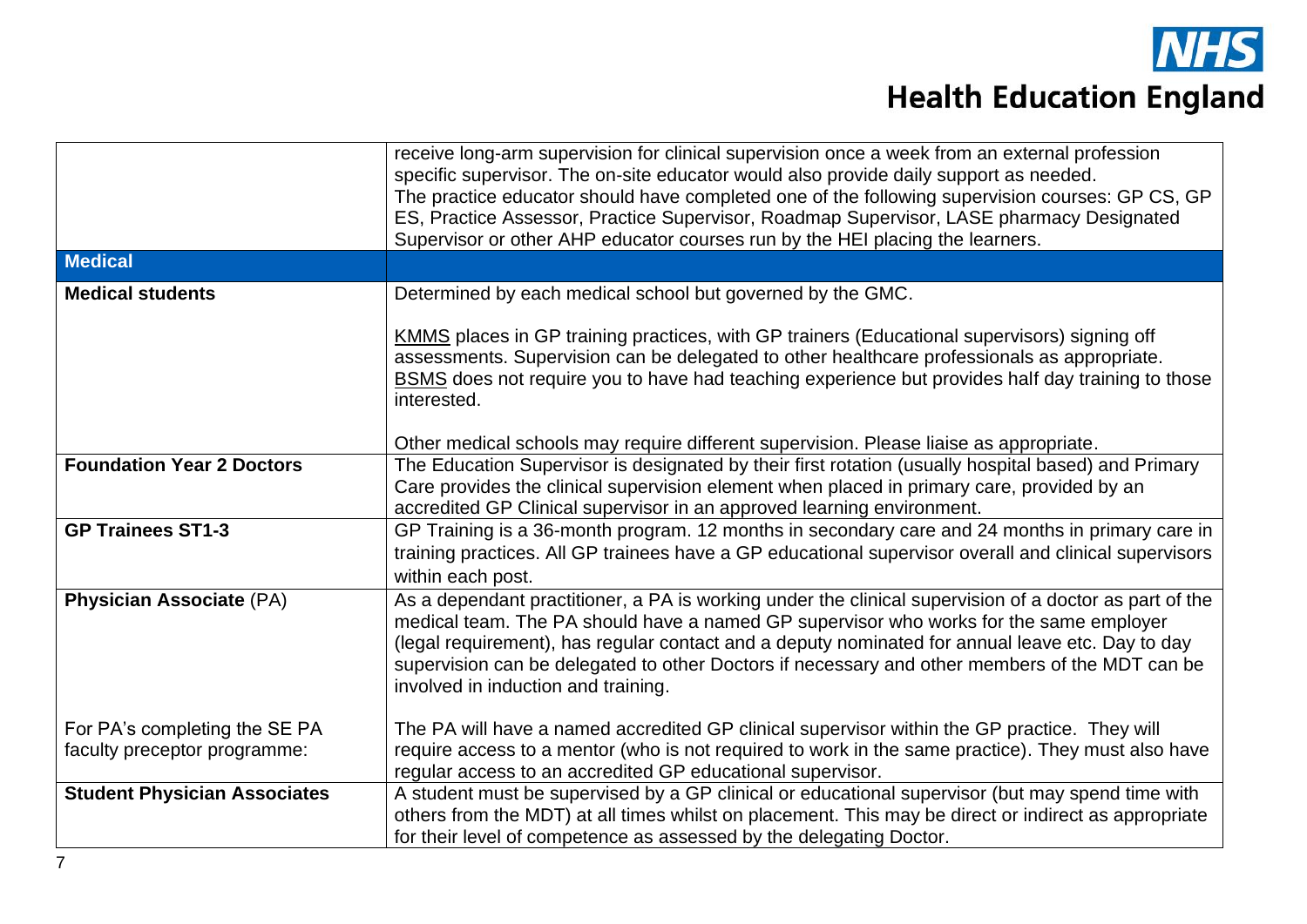|                                       | 2-year programme – 1840 clinical hours. 440 hrs in General Practice. 280 hrs in year 1 and 160 hrs                                                                                                                                                                                                                                                                                                                                                                                                                                                                                                                                                                                                                                                                                                                                                                                            |
|---------------------------------------|-----------------------------------------------------------------------------------------------------------------------------------------------------------------------------------------------------------------------------------------------------------------------------------------------------------------------------------------------------------------------------------------------------------------------------------------------------------------------------------------------------------------------------------------------------------------------------------------------------------------------------------------------------------------------------------------------------------------------------------------------------------------------------------------------------------------------------------------------------------------------------------------------|
|                                       | in year 2.                                                                                                                                                                                                                                                                                                                                                                                                                                                                                                                                                                                                                                                                                                                                                                                                                                                                                    |
|                                       | Supervised by a GP but will spend time with all members of the multi-disciplinary team.                                                                                                                                                                                                                                                                                                                                                                                                                                                                                                                                                                                                                                                                                                                                                                                                       |
| <b>Multi-professional roles</b>       |                                                                                                                                                                                                                                                                                                                                                                                                                                                                                                                                                                                                                                                                                                                                                                                                                                                                                               |
| <b>Mental Health Practitioner</b>     | May be from a nursing, occupational therapy or clinical psychologist background and has access to<br>appropriate clinical supervision and an appropriate named individual in the PCN to provide general<br>advice and support on a day-to-day basis (this could be provided by a nurse, GP, AHP with<br>appropriate mental health experience).                                                                                                                                                                                                                                                                                                                                                                                                                                                                                                                                                |
| <b>Independent Prescribers</b>        | Independent prescribers should be supervised by a 'designated prescribing practitioner supervisor'.<br>This role can be carried out by any experienced independent prescriber of any registered health<br>care professional background.<br>The programme requires approximately 90 hours of supervision although this doesn't need to all be<br>provided by the main supervisor. Each university will have their own specification. NMC trainee<br>prescribers should have access to both a practice assessor and practice supervisor.                                                                                                                                                                                                                                                                                                                                                        |
| <b>Trainee Advanced Practitioners</b> | Have access to a named 'co-ordinating education supervisor' before commencing training and<br>associate workplace supervisors'. They do not need to be from the same professional background<br>but have expert knowledge of the area they are supervising<br>The trainee ACP can expect to work with a variety of associate workplace supervisors, each<br>matched to support the development of specific, identified aspects of ACP capability or<br>competence. An associate workplace supervisor should be appraised of the multi-professional<br>considerations associated with ACP development and supervision.<br>Minimum of 1-hour scheduled supervision a week, of which one in four (once a month) is with the<br>co-ordinating education supervisor. In some practice contexts it may be necessary to debrief with<br>daily supervision to ensure patient and practitioner safety. |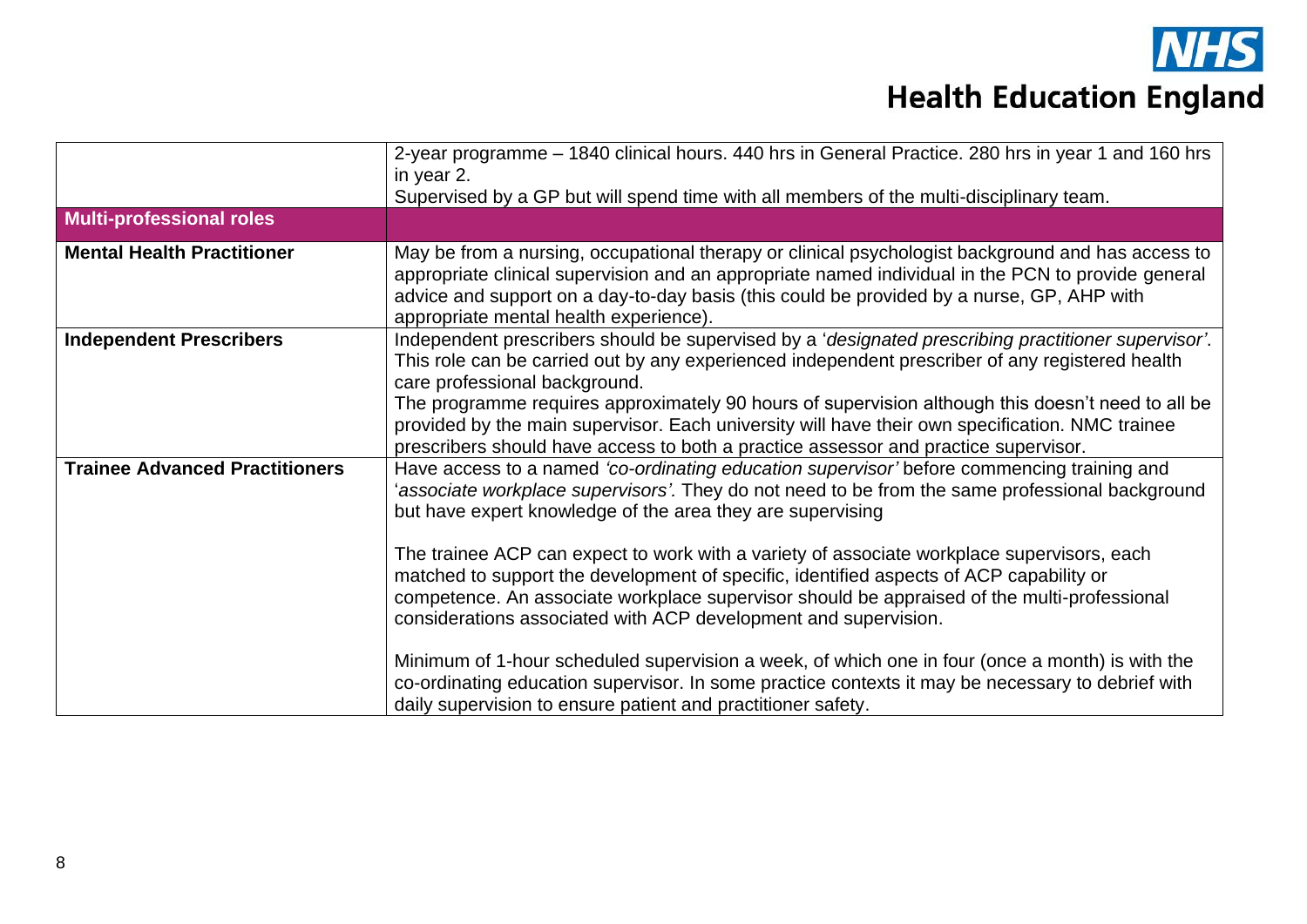

### **Glossary of Educators**

| Role                                                                                                    | Who can they supervise? Where to find a course?                                                                                                                                                                                                                                                                                                                                                                                                                                                                                                                                                                                                                                                                                                                                                                                                                                                                                                                                                                                                                                                                                                                                                            | <b>Additional information</b>                                                                                                                                                                                                                                                                                                                                                                                                          |
|---------------------------------------------------------------------------------------------------------|------------------------------------------------------------------------------------------------------------------------------------------------------------------------------------------------------------------------------------------------------------------------------------------------------------------------------------------------------------------------------------------------------------------------------------------------------------------------------------------------------------------------------------------------------------------------------------------------------------------------------------------------------------------------------------------------------------------------------------------------------------------------------------------------------------------------------------------------------------------------------------------------------------------------------------------------------------------------------------------------------------------------------------------------------------------------------------------------------------------------------------------------------------------------------------------------------------|----------------------------------------------------------------------------------------------------------------------------------------------------------------------------------------------------------------------------------------------------------------------------------------------------------------------------------------------------------------------------------------------------------------------------------------|
| <b>Advanced Practice</b><br>supervision<br>(not a specific supervisor<br>role)                          | Can supervise APs or FCPs or other members of the multi-<br>disciplinary team. Day to day clinical supervision but not<br>assessment of medical learners in collaboration with a GP<br>accredited clinical supervisor or educational supervisor.<br>There is currently no specific programme of learning for an AP<br>supervisor. Recommended guidance can be found here.<br>The 'co-ordinating education supervisor' role in Primary Care<br>can be delivered by the GP ES or a qualified AP with three<br>years post AP qualification (some caveats to this please read<br>minimum standards for more info). The AP multi-professional<br>should complete RMSV training to develop their supervision<br>skills but should use the AP workplace supervision minimum<br>standards document as a guide. A GP CS with the RMSV<br>course could also carry out this role.<br>The 'associate workplace supervisor' role could be carried out<br>by a healthcare professional who has completed some form of<br>supervision training. For example, the Practice Assessor or<br>Practice Supervisor courses, AHP Practice Educator courses,<br>RMSV, GP CS or ES or pharmacy specific supervision<br>programmes. | The co-ordinating education supervisor provides<br>a consistent supervisory relationship throughout<br>the AP's development, guiding them from uni-<br>professional to hybrid professional at an<br>advanced clinical practice level.<br>The associate workplace supervisors are<br>practice based practitioners who are<br>experienced in practice-based education and<br>the supervision of experienced registered<br>professionals. |
| <b>Designated Prescribing</b><br><b>Practitioner</b> (previously<br>designated medical<br>practitioner) | Any learner completing an independent prescribing or non-<br>medical prescribing programme.<br>No specific course - see University programme specific<br>requirement. They should be able to demonstrate the<br>competencies within the Royal Pharmaceutical Society<br><b>Competency Framework</b>                                                                                                                                                                                                                                                                                                                                                                                                                                                                                                                                                                                                                                                                                                                                                                                                                                                                                                        | Can be any registered healthcare professional<br>with the necessary prescribing annotation as<br>required by their regulator with at least 3 years'<br>experience.<br>For General Practice this would include, GP<br>CS/ES, Nursing Practice Assessors, AHP<br>Practice Educators or Pharmacist ES or PS                                                                                                                               |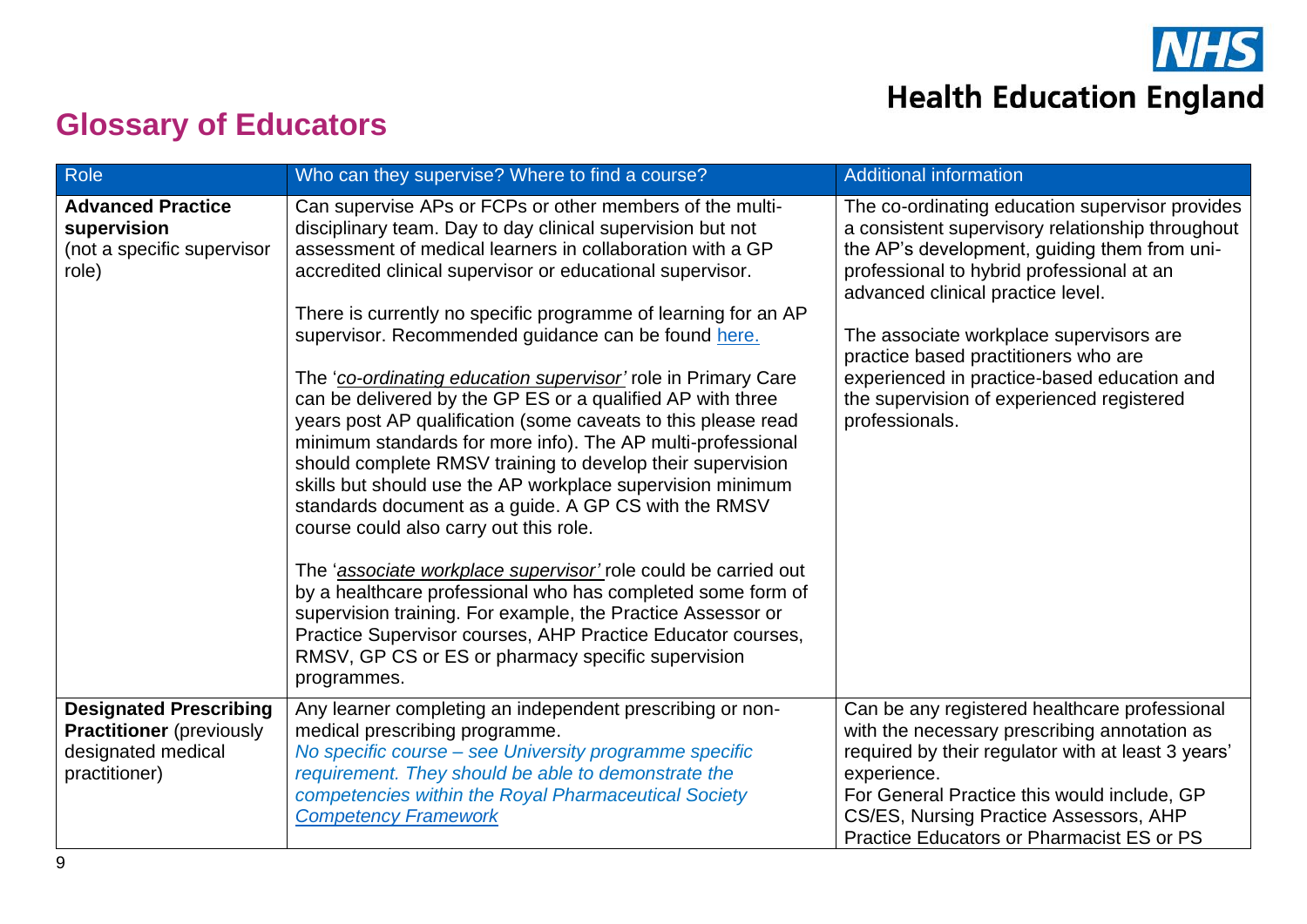

| <b>GMC Clinical</b><br><b>Supervisor and CS-</b><br><b>GPST</b> | Clinical supervisors oversee the clinical activity of trainee<br>doctors (Foundation Year two students - FY2).<br>CS-GPST supervisors may also supervise GP speciality                                                                                                                                                  | A CS completes a one-day course in KSS with<br>online e-learning as preparation.<br>A CS-GPST completes an additional half day                                                                               |  |
|-----------------------------------------------------------------|-------------------------------------------------------------------------------------------------------------------------------------------------------------------------------------------------------------------------------------------------------------------------------------------------------------------------|--------------------------------------------------------------------------------------------------------------------------------------------------------------------------------------------------------------|--|
|                                                                 | trainees (ST1/2).<br>They may also supervise other multi-professional learners in<br>primary care, including PA preceptees. In addition, a GP CS can<br>carry out the role of associate workplace supervisor for trainee<br>advance practitioners.<br>To carry out function of co-ordinating educational supervisor for | learning introducing workplace-based<br>assessments and specific supervision<br>requirements for GP specialty trainees (years 1<br>and $2$ ).                                                                |  |
|                                                                 | trainee advance practitioners or supervise FCPs on portfolio<br>route, they should also complete the roadmap supervision<br>course.<br><b>GP CS course CS-GPST course</b>                                                                                                                                               |                                                                                                                                                                                                              |  |
| <b>GMC Educational</b><br><b>Supervisor (GP trainer)</b>        | GP trainees, PA preceptees, trainee FCP's completing the<br>roadmaps to practice and other multi-professional learners in<br>primary care, including the role of co-ordinating educational<br>supervisor or associate workplace supervisor for trainee<br>advanced practitioners.                                       | A named GP trainer who has completed the<br>KSS GP school educator pathway (6 days<br>virtual learning), including the PG Cert in<br>Strategic Leadership and Multi-Professional<br>Education in Healthcare. |  |
|                                                                 | They cannot perform the role of practice assessor for pre-<br>registration nurses or designated supervisor for pharmacists.<br><b>GP ES course</b>                                                                                                                                                                      | Responsible for overall education of a GP<br>trainee and has completed approval process to<br>become an ES (accreditation paperwork and<br>virtual visit from senior educator).                              |  |
| <b>GP training programme</b><br>directors                       | Manage and run the General Practice Specialty Training 3-year<br>programme, and support for trainees in need of support (can be<br>multi-professional).<br>See NHS jobs for vacancies                                                                                                                                   | HEE employed, usually GP trainers with a PG<br>Certificate in Medical Education.                                                                                                                             |  |
| <b>London and South East</b><br><b>Pharmacy</b>                 | Can supervise trainee pharmacists and carry our practice<br>supervisor role for nurses or AHPs. Day to day supervision but                                                                                                                                                                                              | Educational/Designated supervisor - overall<br>responsible and must be a registered                                                                                                                          |  |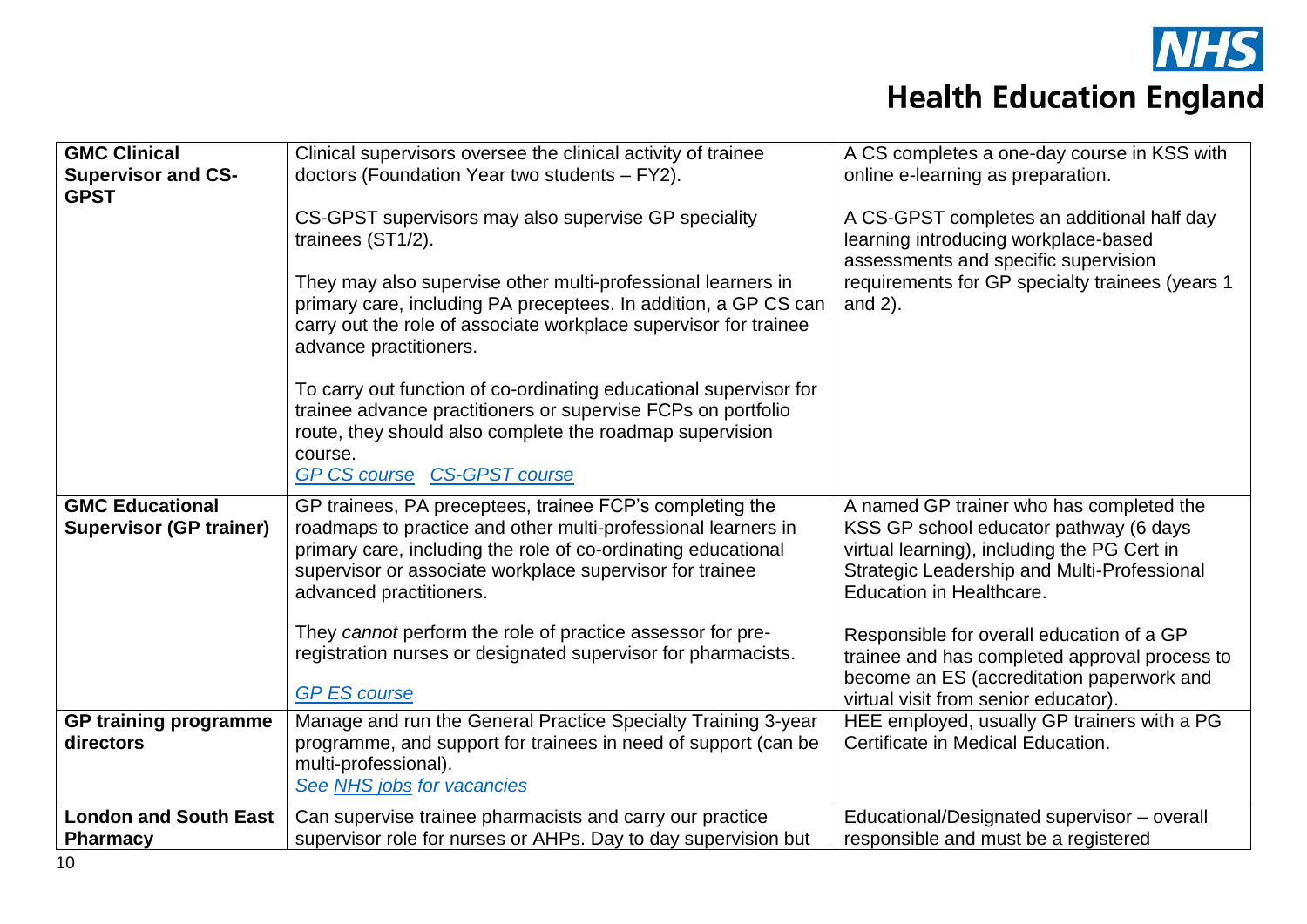

| <b>Designated/Educational</b><br><b>Supervisor</b>                            | not assessment of medical learners in collaboration with a GP<br>accredited clinical supervisor or educational supervisor.<br>Terms used interchangeably (for trainee pharmacists they are<br>designated). 3-6-month online learning with both formative and<br>summative assessment (12 hr fast track available)<br>Designated and Clinical Supervisors Course. | pharmacist. A pharmacy specific online learning<br>package is available. 3 years post reg and<br>familiar within the sector. Must work a minimum<br>of 28 hrs in the PCN/practice. Not regulated by<br>GPhC so could complete another educator<br>pathway when available.<br>No registers of designated supervisors exist.                                                                                                                                                                                                                               |
|-------------------------------------------------------------------------------|------------------------------------------------------------------------------------------------------------------------------------------------------------------------------------------------------------------------------------------------------------------------------------------------------------------------------------------------------------------|----------------------------------------------------------------------------------------------------------------------------------------------------------------------------------------------------------------------------------------------------------------------------------------------------------------------------------------------------------------------------------------------------------------------------------------------------------------------------------------------------------------------------------------------------------|
| <b>London and South East</b><br><b>Pharmacy Practice</b><br><b>Supervisor</b> | Can supervise trainee pharmacists and carry our practice<br>supervisor role for nurses or AHPs. Day to day supervision but<br>not assessment of medical learners in collaboration with a GP<br>accredited clinical supervisor or educational supervisor.<br><b>Designated and Clinical Supervisors Course</b>                                                    | Any healthcare professional with supervision<br>training – EG a Practice Assessor, PS, CS or<br>ES or a pharmacy specific online learning<br>package is available.<br>Trainee pharmacists must also have a<br>designated supervisor.                                                                                                                                                                                                                                                                                                                     |
| <b>NMC Practice Assessor</b>                                                  | Nurses and nursing associates. Supervision but not assessment<br>of AHP's, pharmacists and medical learners in collaboration with<br>a GP accredited clinical supervisor or educational supervisor.<br>The learner and assessor must be in the same profession.<br><b>Courses: Local HEI or Training Hub add URL</b>                                             | Practice assessors are registered nurses,<br>midwives, or nursing associates or for a<br>prescribing programme a qualified prescriber<br>also. They must be a different person to the<br>Practice Supervisor and on the same part of the<br>register as the learner. They assess and<br>confirm the student's achievement of practice<br>learning for a placement. They do not need to<br>be physically based or employed in each of the<br>environments. They must have sufficient<br>opportunities to observe the student to inform<br>their decision. |
| <b>NMC Practice</b><br><b>Supervisor (PS)</b>                                 | Supervision but not assessment of nurses, nursing associates,<br>AHPs and pharmacists. Supervision but not assessment of<br>medical learners in collaboration with a GP accredited clinical<br>supervisor or educational supervisor.<br>The learner and supervisor may be in different healthcare<br>professions                                                 | Practice supervisors can be any registered<br>health and social care professionals working in<br>a practice environment (NMC, HCPC or GMC<br>registered for example) A PS should be<br>prepared for the role, but this does not have to a<br>formal preparatory course. Short courses are<br>available at local Universities. A PS role is to                                                                                                                                                                                                            |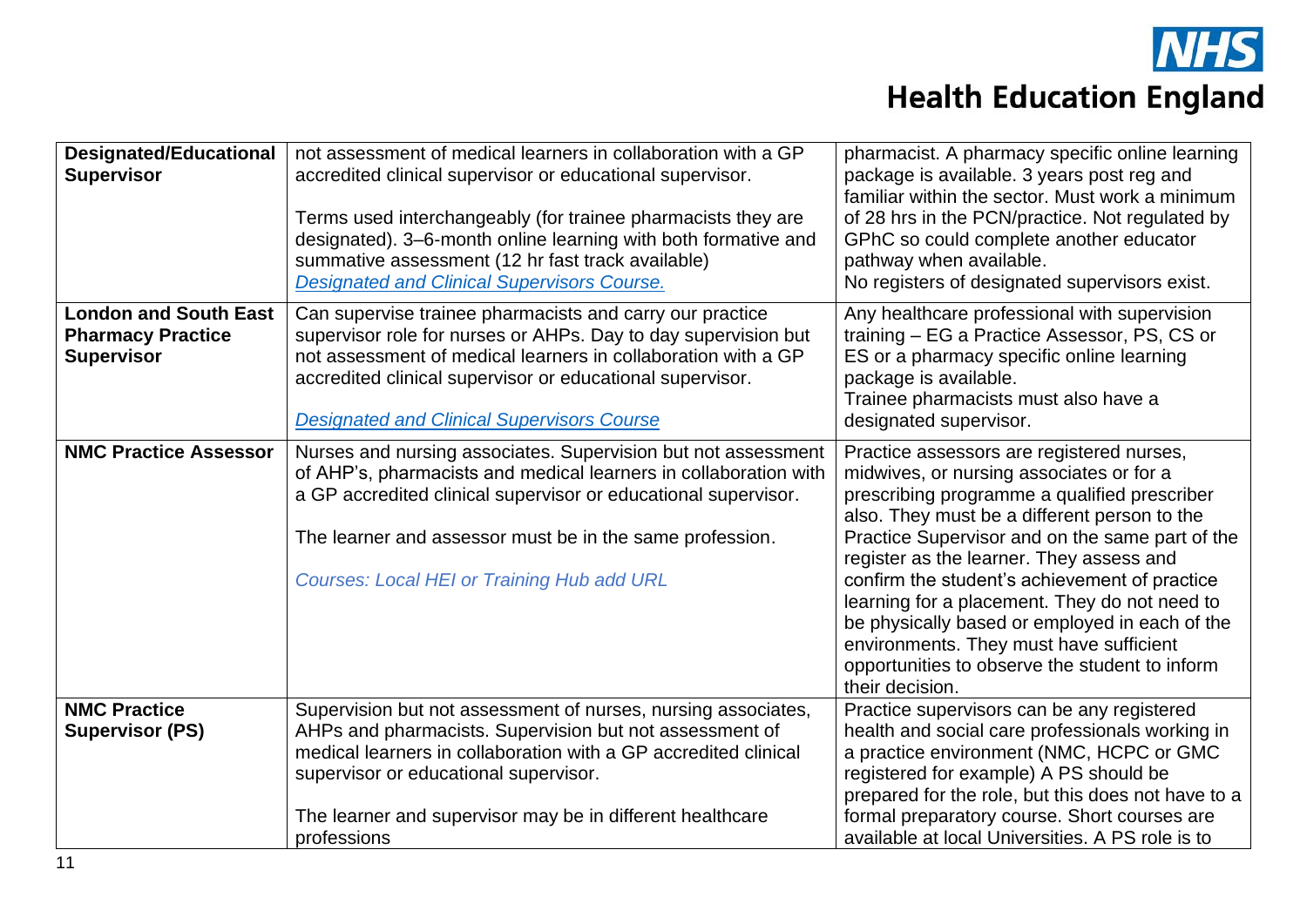

|                                                                       | <b>Courses: Local HEI or Training Hub add URL</b>                                                                                                                                                                                                                                                                                                                                                                                                                                                                                                                                                                                                                                    | support and supervise learners in the practice<br>learning environment.                                                                                     |
|-----------------------------------------------------------------------|--------------------------------------------------------------------------------------------------------------------------------------------------------------------------------------------------------------------------------------------------------------------------------------------------------------------------------------------------------------------------------------------------------------------------------------------------------------------------------------------------------------------------------------------------------------------------------------------------------------------------------------------------------------------------------------|-------------------------------------------------------------------------------------------------------------------------------------------------------------|
| <b>Practice Educators</b><br>(AHPs)                                   | Responsible for an AHP learners' education. Also day to day<br>practice/clinical supervision for other members/learners of the<br>practice clinical team.<br>Courses being designed on ELfH in 2022 - contact local HEI for<br>local programmes                                                                                                                                                                                                                                                                                                                                                                                                                                      | If from a different part of register can still<br>provide day to day supervision for the AHP with<br>a long arm external profession specific<br>supervisor. |
| <b>Roadmap Supervisor</b><br>and Verification (RMSV)<br>GP's and AP's | GPs that have completed the RMSV course can supervise and<br>verify Stage 1 - 3 of the portfolio route for trainee FCPs or<br>trainee APs on any route.<br>APs who have been qualified for 3 years and have completed<br>the RMSV may carry out the role of co-ordinating educational<br>supervisor for trainee APs. (In their first 3 years they may carry<br>out role of associate supervisor for trainee APs only following<br>the RMSV course).<br>All AP's who have completed the RMSV course may supervise<br>and verify trainee FCPs.<br>In addition, the RMSV may carry out day to day clinical<br>supervision for the whole multi-professional team.<br><b>RMSV</b> courses | A two-day course provided by Primary Care<br>Schools and nationally approved HEE trainers.                                                                  |
| <b>Roadmap Supervisor</b><br>and Verification (RMSV)                  | A qualified FCP that has completed their 2-day RMSV course<br>can supervise & verify Stage 1 and 2 portfolio routes for trainee<br>FCP <sub>s</sub> .                                                                                                                                                                                                                                                                                                                                                                                                                                                                                                                                |                                                                                                                                                             |
| <b>FCPs</b>                                                           | In addition, the FCP RMSV may carry out day to day clinical<br>supervision for the whole multi-professional team including the<br>associate supervisor role for AP.<br><b>RMSV</b> courses                                                                                                                                                                                                                                                                                                                                                                                                                                                                                           |                                                                                                                                                             |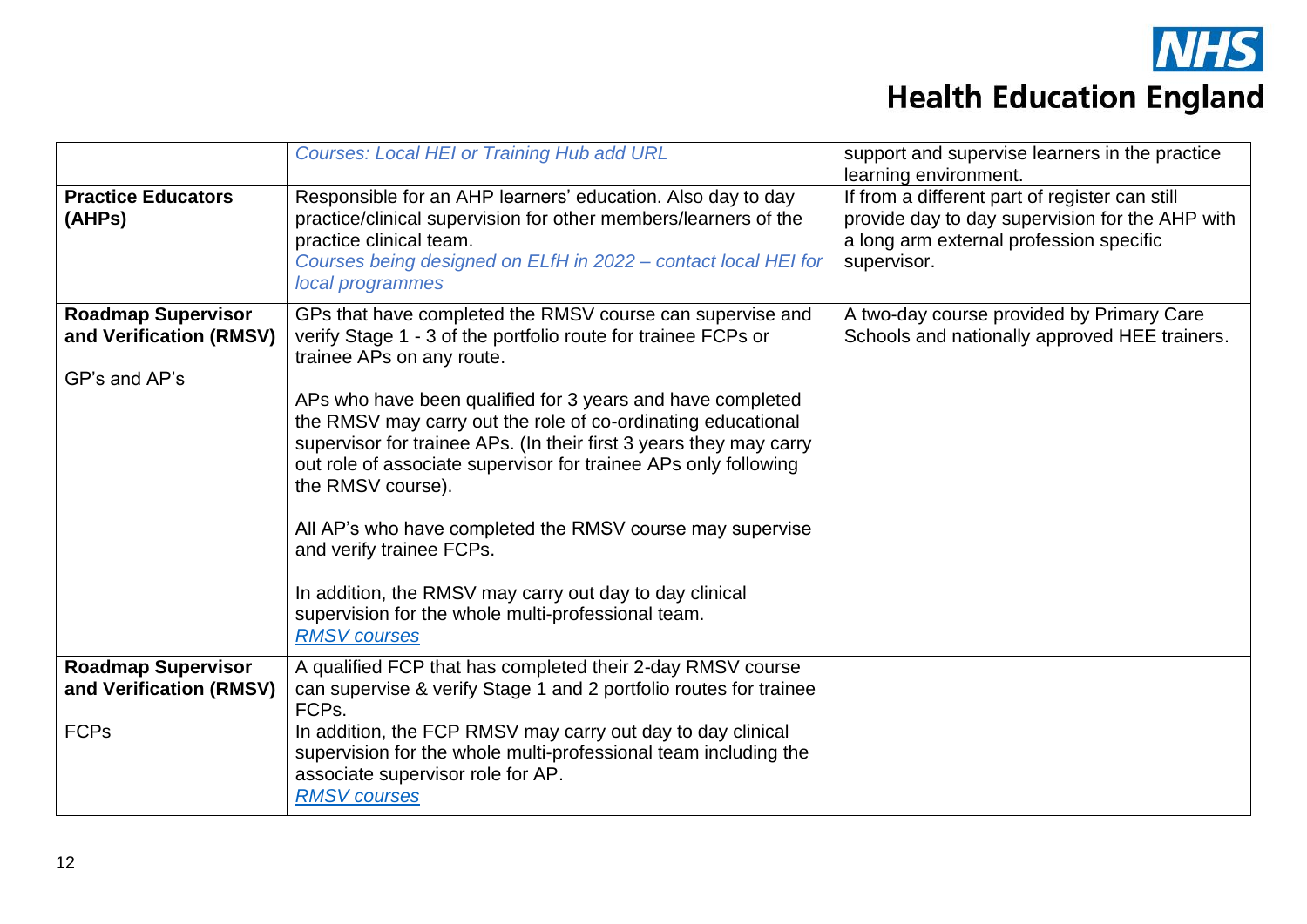#### **Acknowledgements**

Th Guide to Supervision in KSS Primary Care was developed and produced with the help of many stakeholders. We would like to thank them all for their expertise and contribution and passion to support learners in practice. We would particularly like to thank the following people for their input:

| Pharmacy                           | <b>Alice Conway</b>   | Sussex Health and Care partnership ICS Early Career Training Programme Director |
|------------------------------------|-----------------------|---------------------------------------------------------------------------------|
|                                    | Pam Bahia             | Pharmacy Programme Facilitator London and KSS Pharmacy                          |
|                                    | Atif Shamim           | Associate Head of Pharmacy HEE London and KSS Pharmacy                          |
| <b>Personalised Care</b>           | Amanda Sangster       | <b>Delivery Partner NHSEI South East</b>                                        |
| <b>Physician Associates</b>        | Dr Natalie King       | Head of KSS School of Physician Associates                                      |
|                                    | Joanne Piper          | Programme Manager KSS School of Physician Associates                            |
|                                    | Sarah Vigor           | Physician Associate Ambassador for KSS                                          |
| <b>Advanced Practice</b>           | <b>Heather Nisbet</b> | <b>HEE SE AP Faculty Supervision Lead</b>                                       |
| <b>First Contact Practitioners</b> | Amanda Hensman-Crook  | <b>National FCP Lead</b>                                                        |
| <b>Allied Health Professionals</b> | Rebecca Tyrell        | Head of AHP SE                                                                  |
|                                    | Dr Channine Clarke    | Head of Practice Learning and Development, School of Sport and Health Sciences  |
|                                    |                       | University of Brighton                                                          |
| <b>Medical Students</b>            | Dr Catherine Neden    | Lead for General Practice and Community Education Kent and Medway Medical       |
|                                    |                       | School                                                                          |
| <b>Nursing</b>                     | Dr Agnes Hibbert      | Programme Lead Nursing HEE South East                                           |
| <b>General Practitioners and</b>   | Dr Liz Norris         | Head of GP School - HEE KSS                                                     |
| <b>Foundation Doctors</b>          |                       |                                                                                 |
| Multi-professional                 | Naomi Smith           | Primary and Community Care Nurse Workforce Lead HEE TVW Primary Care School     |